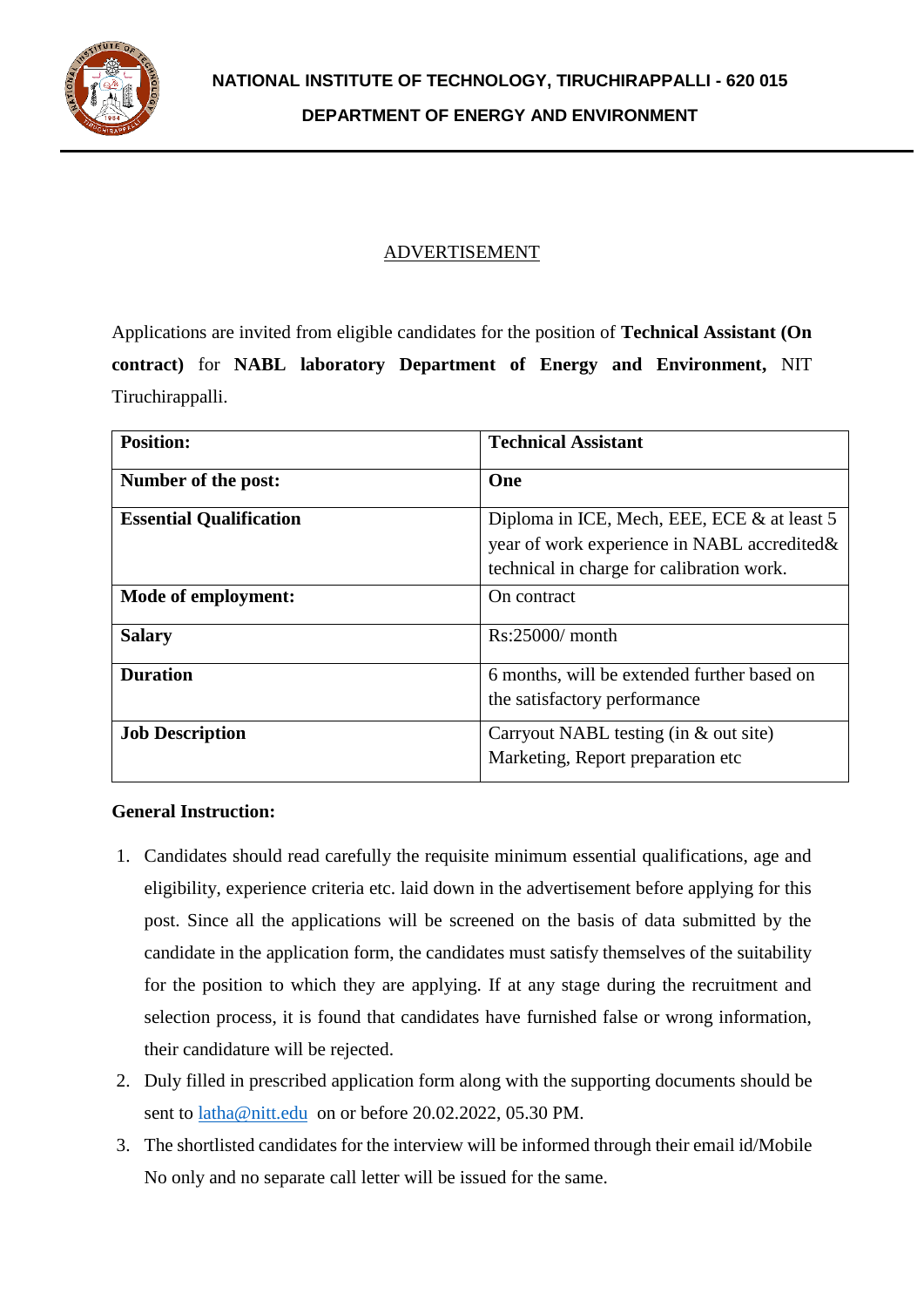

4. Candidates before appearing for written test and/or Interview shall ensure that they are eligible for the position they intend to apply.

5. Preferences will be given to the candidates who is having good work experience in the NABL laboratory (Testing & Marketing). However, the selection of the candidate would be purely based on their performance in the written test and/or Interview.

6. No TA/DA will be paid for attending test/interview.

7. Please note that this is purely a temporary arrangement and appearance in the Written Test / Interview and selection thereafter, does not entitle for any claim what-so-ever or permanency on the regular establishment.

8. This post does not confer any right on the applicant to claim either continuous employment or permanency in future.

9. The engagement can be terminated with one-month notice in writing, either side.

10. Immediate joinee will be preferred.

11. Candidate should submit in case of his/her selection. the following documents in original along with a set of self-attested copies of the originals, otherwise the candidature will not be considered for the further selection process.

- a. 10th standard and 10+2 Mark sheets
- b. Diploma Certificates
- d. Documentary evidence for experience
- e. ID Proof (Aadhaar Card / Passport)
- f. Supporting documents for your claims in the application
- 12. Canvassing in any form will lead to disqualification.

M. Rudble

 Dr. M. Premalatha Professor & head Department of Energy and Environment National Institute of Technology Tiruchirappalli-620015 Email:latha@nitt.edu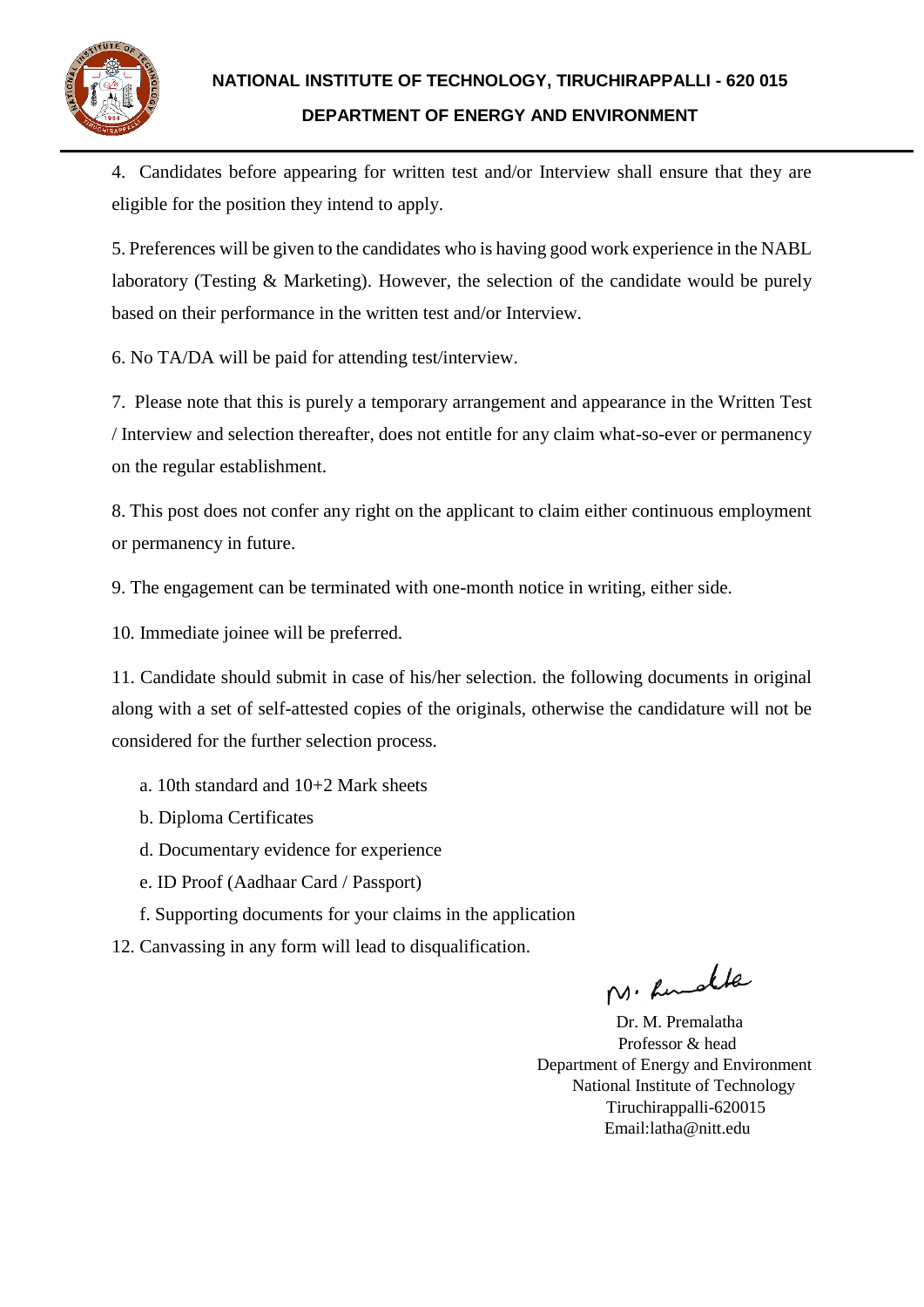## OFFICE OF THE DEAN (R & C), NIT, TIRUCHIRAPPALLI **RECRUITMENT OF TEMPORARY TECHNICAL STAFF - APPLICATION FOR THE POST OF TECHNICAL ASSISTANT- CL DEE-NABL LABORATORY**

| For Office Use only                                       | Paste here your      |
|-----------------------------------------------------------|----------------------|
|                                                           | recent passport size |
|                                                           | color Photograph     |
|                                                           |                      |
| Signature of the Application Screening Committee Chairman |                      |

# **APPLICATION FOR THE POST OF TECHNICAL ASSISTANT- CL DEE-NABL LABORATORY**

| 1. Name of the Candidate in full                                     |            |                  |              |         |                                                                                               |
|----------------------------------------------------------------------|------------|------------------|--------------|---------|-----------------------------------------------------------------------------------------------|
| 2. Nationality                                                       |            |                  |              |         |                                                                                               |
| 3. Mother Tongue                                                     |            |                  |              |         |                                                                                               |
| 4. Date of Birth                                                     |            | Date             | Month        | Year    |                                                                                               |
| 5. Sex                                                               |            | Male / Female    |              |         |                                                                                               |
| 6. Marital Status                                                    |            | Married / Single |              |         |                                                                                               |
| SC/ST<br>$/$ OBC<br>7. Category<br>$\sqrt{2}$                        |            | Please specify   |              |         |                                                                                               |
| General                                                              |            |                  |              |         |                                                                                               |
| 8. Address for communication with                                    |            |                  |              |         |                                                                                               |
| Mobile number and E Mail ID                                          |            |                  |              |         |                                                                                               |
| 9. Name of the Post applied for                                      |            |                  |              |         |                                                                                               |
| 10. Advertisement Number with Date                                   |            |                  |              |         |                                                                                               |
|                                                                      |            |                  |              |         | Academic Career : Enclose photo copies of the qualifying degree certificates and mark sheets/ |
| grade cards showing the percentage of marks or CGPF from HSC onwards |            |                  |              |         |                                                                                               |
| Name of Exam                                                         | School /   | Board/           | <b>Broad</b> | Year of | $%$ of marks $/$                                                                              |
|                                                                      | University | University       | subjects of  | Passing | <b>GCPA</b>                                                                                   |
|                                                                      |            |                  | study        |         |                                                                                               |
| S.S.L.C                                                              |            |                  |              |         |                                                                                               |
| H.S.C                                                                |            |                  |              |         |                                                                                               |
| Diploma                                                              |            |                  |              |         |                                                                                               |
| Under                                                                |            |                  |              |         |                                                                                               |
| Graduation                                                           |            |                  |              |         |                                                                                               |
| Post-Graduation                                                      |            |                  |              |         |                                                                                               |
| PhD                                                                  |            |                  |              |         |                                                                                               |
|                                                                      |            |                  |              |         |                                                                                               |

**Enclose self-attested Xerox copies**